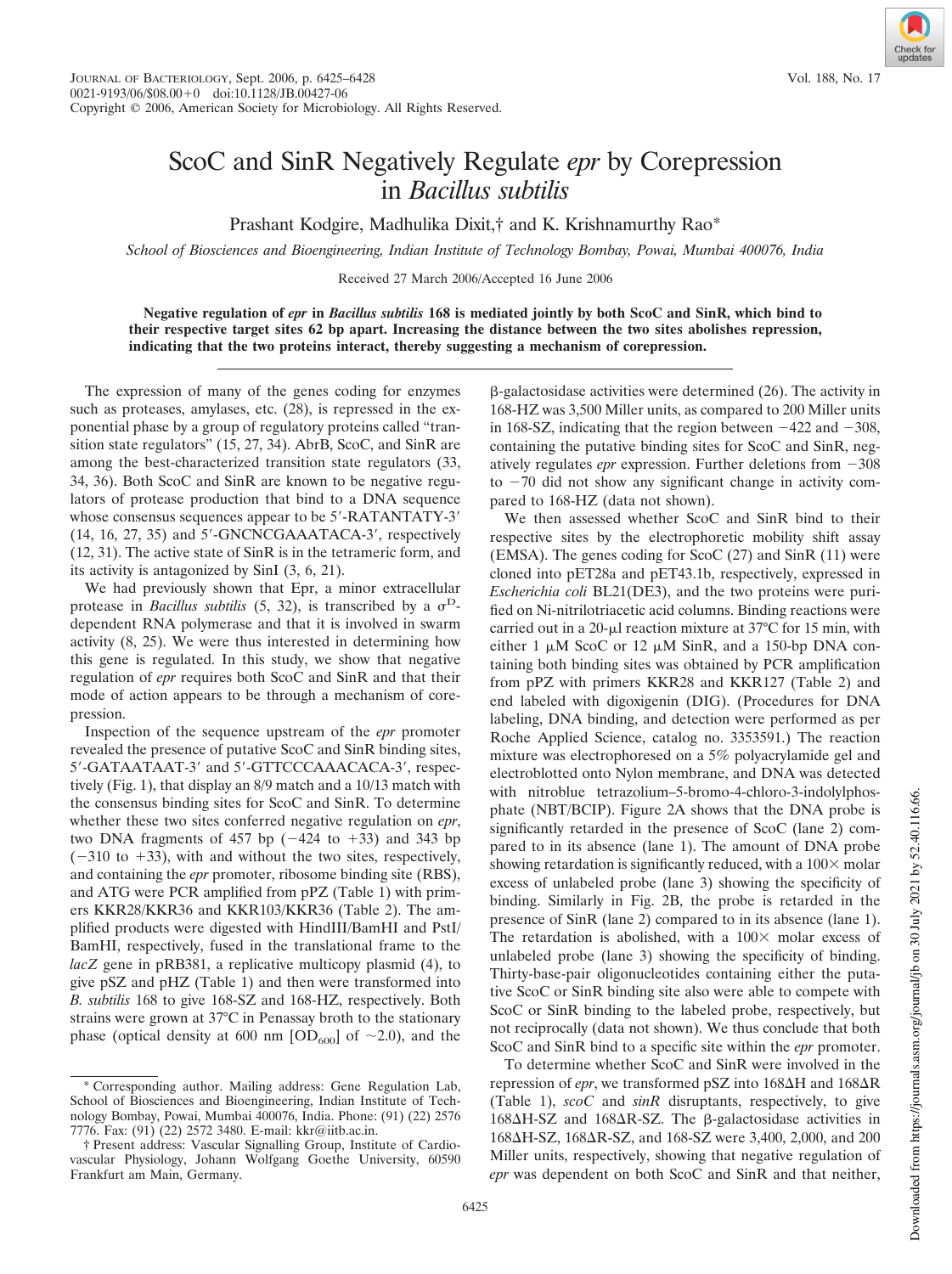| -817 AATCAGAAGACGCGCCAGCCATAC-------//-------AGCGTTAAC    |
|-----------------------------------------------------------|
| SinR                                                      |
| -422 AGGATATCCGAGCTTATCGGCCCACTCGTTCCCAAACACACTCGCCATGA   |
|                                                           |
| ScoC                                                      |
| -322 COGATAATAATCAGCGGCATGGTCAGGATAATTCCGTCACGCAAAGCGCT   |
| $-35$                                                     |
| $-272$ GA-------//--------TCCTTCTTACTATTAATCTCTCTTTTTTTCT |
| $-10$<br>+1<br><b>RBS</b>                                 |
| -10 CCGATATATATATCAAACATCATAGAAAAAGGAGATGAATCATG          |
|                                                           |

FIG. 1. Sequence of *epr* promoter region  $(-817 \text{ to } +33)$   $(5, 8, 30)$ . ScoC and SinR binding sites are indicated by the boxed nucleotides. Nucleotides marked in bold within these sites are identical to the consensus recognition sequence (16, 29).

individually, can fully repress *epr*. This observation thus suggests a mechanism of corepression that may involve interaction of the two proteins. Since SinI is also known to interact with SinR (3), it may regulate *epr* expression by preventing corepression. The reduced level of derepression in  $168\Delta R$ -SZ compared to 168 $\Delta$ H-SZ may be due to a reduction in  $\sigma^D$  levels in the *sinR* disruptant since SinR appears to positively regulate  $\sigma^D$  levels via FlgM (9).

In further support of the idea that both ScoC and SinR were required for repression, we made two constructs,  $pS<sub>H</sub>Z$  and pS<sub>R</sub>Z (Table 1), carrying either a mutated ScoC (5'-GATCC) CGGG-3') or mutated SinR (5'-TTAATATTTATAA-3') binding site (mutations underlined), respectively, but identical in all other respects to pSZ and assessed whether they independently lead to relief from repression. To create the mutated ScoC binding site, two PCR products were obtained from pPZ with primers KKR67/KKR216 and KKR215/KKR36 (Table 2). The first product was restricted with HindIII and SmaI and cloned into pBluescript  $SK+$ . The second PCR product was

TABLE 2. Primers used in this study

| Primer        | Sequence $(5'$ to $3')^a$         | Restriction<br>$site(s)^b$ |
|---------------|-----------------------------------|----------------------------|
| <b>KKR28</b>  | GGTAAAGCTTAGGATATCCGAGC           | HindIII then<br>EcoRV      |
| <b>KKR36</b>  | <b>CTTAGGATCCATGATTCATCTCC</b>    | <b>BamHI</b>               |
| <b>KKR67</b>  | <b>CGTAAGCTTAATCAGAAGACGCGC</b>   | HindIII                    |
| <b>KKR103</b> | CGACTGCAG <b>CGGCATGGTCAGGAT</b>  | PstI                       |
| <b>KKR127</b> | <b>CGCTTTGCGTGACGGATTATC</b>      |                            |
| <b>KKR215</b> | <b>GCACCCGGGCAGCGGCATGGTCA</b>    | SmaI                       |
| <b>KKR216</b> | <b>GCACCCGGGATCGGGTCTGTCTTC</b>   | SmaI                       |
| <b>KKR217</b> | <b>ATTTATAACTGCCCATGAAATCAGC</b>  | SspI                       |
| <b>KKR218</b> | ATTAAAAGTGGGCCGATAAGGTC           | SspI                       |
| <b>KKR253</b> | <b>GCAGCTAGCAGCTCGTTAAAATCAAG</b> | <b>NheI</b>                |
| <b>KKR254</b> | <b>CGAGCTAGCTTCCGGGGTATGCTG</b>   | <b>NheI</b>                |

*<sup>a</sup>* Nucleotides in boldface are complementary to the genome sequence.

*<sup>b</sup>* Underlined in the corresponding sequence.

restricted with SmaI and BamHI and cloned downstream of the first PCR product in pBluescript SK+. The *epr* promoter containing the mutated ScoC binding site was reamplified with primers KKR28/KKR36 (Table 2) and cloned in pRB381 to give  $pS<sub>H</sub>Z$ .  $pS<sub>R</sub>Z$  was similarly constructed from two PCR products obtained from pPZ with primers KKR67/KKR218 and KKR217/KKR36 (Table 2) and sequentially cloned into pBR322 at HindIII/SspI and SspI/BamHI, respectively. The fused product was reamplified with primers KKR28/KKR36 and cloned in pRB381 to give  $p_{R}Z$ . Mutations of ScoC and SinR binding sites were confirmed by digestions with SmaI and SspI, respectively, as these sites were introduced in the primers to create the mutations.  $pS_HZ$  and  $pS_RZ$  were introduced into *B. subtilis* 168 to give  $168-S_HZ$  and  $168-S_RZ$ , and the promoter activity was compared with those of 168-SZ and 168-HZ. The  $\beta$ -galactosidase activities in the three strains 168-S<sub>H</sub>Z, 168-

TABLE 1. Plasmids and strains used in this study

| Plasmid or strain | Description or genotype <sup><math>a</math></sup>                                                                                                                       | Source or reference <sup>b</sup> |
|-------------------|-------------------------------------------------------------------------------------------------------------------------------------------------------------------------|----------------------------------|
| Plasmids          |                                                                                                                                                                         |                                  |
| pRB381            | E. coli-Bacillus shuttle vector for translational fusion with $\beta$ -galactosidase gene; 'lacZ Km' Ap'                                                                | BGSC(4)                          |
| pPZ               | pRB381 bearing 850-bp insert $(-817 \text{ to } +33)$ containing ScoC and SinR binding sites, epr<br>promoter, RBS, and ATG in translation fusion with <i>lacZ</i> gene | Laboratory stock                 |
| pSZ               | pRB381 bearing 455-bp insert $(-422 \text{ to } +33)$ containing ScoC and SinR binding sites, epr<br>promoter, RBS, and ATG in translation fusion with <i>lacZ</i> gene | This study                       |
| pHZ               | pRB381 bearing 341-bp insert $(-312$ to $+33)$ containing <i>epr</i> promoter, RBS, and ATG in<br>translation fusion with <i>lacZ</i> gene                              | This study                       |
| $pS_HZ$           | pSZ with mutated ScoC binding site                                                                                                                                      | This study                       |
| $pS_RZ$           | pSZ with mutated SinR binding site                                                                                                                                      | This study                       |
| pS200Z            | pSZ with 200-bp DNA insertion between ScoC and SinR binding sites                                                                                                       | This study                       |
| <b>Strains</b>    |                                                                                                                                                                         |                                  |
| 168               | trpC2                                                                                                                                                                   | <b>BGSC</b>                      |
| $168-SZ$          | <i>B. subtilis</i> 168 bearing pSZ                                                                                                                                      | This study                       |
| 168-HZ            | B. subtilis 168 bearing pHZ                                                                                                                                             | This study                       |
| $168\Delta H$     | $trpC2 \,scoC$ ::Sp <sup>r</sup>                                                                                                                                        | Laboratory stock                 |
| $168\Delta R$     | $trpC2 \, sinR$ :: $Cmr$                                                                                                                                                | Laboratory stock                 |
| $168\Delta H-SZ$  | B. subtilis $168\Delta H$ bearing pSZ                                                                                                                                   | This study                       |
| $168\Delta R$ -SZ | B. subtilis $168\Delta R$ bearing pSZ                                                                                                                                   | This study                       |
| $168-SHZ$         | <i>B. subtilis</i> 168 bearing $pS_HZ$                                                                                                                                  | This study                       |
| $168-S_RZ$        | <i>B. subtilis</i> 168 bearing $pSBZ$                                                                                                                                   | This study                       |
| 168-S200Z         | <i>B. subtilis</i> 168 bearing pS200Z                                                                                                                                   | This study                       |

a Km<sup>r</sup>, kanamycin resistance; Ap<sup>r</sup>, ampicillin resistance; Sp<sup>r</sup>, spectinomycin resistance; Cm<sup>r</sup>, chloramphenicol resistance.

*<sup>b</sup>* BGSC, *Bacillus* Genetic Stock Center.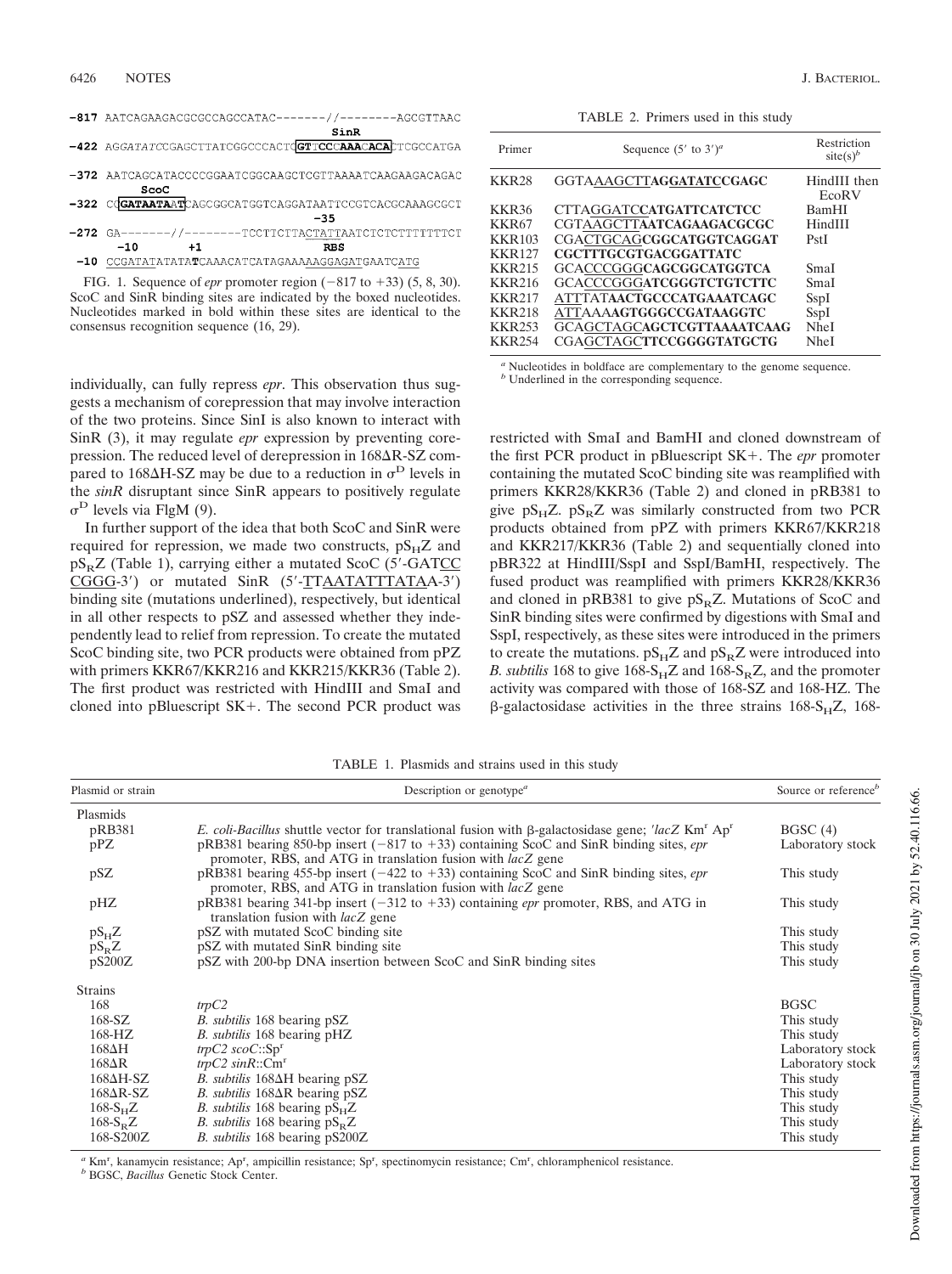

FIG. 2. (A) EMSA with ScoC. Binding reactions were carried out with 10 nM DIG-labeled *epr* probe ( $\sim$ 150 bp) and ScoC (1  $\mu$ M) in a 20- $\mu$ l reaction buffer containing 20 mM HEPES, pH 7.6, 1 mM EDTA, 10 mM (NH<sub>4</sub>)<sub>2</sub>SO<sub>4</sub>, 1 mM dithiothreitol, Tween 20 (0.2% [wt/vol]), 30 mM KCl, 1 µg poly(dI-dC), and 0.1 µg poly-L-lysine at 37°C for 15 min. The bound product was electrophoresed on a 5% polyacrylamide gel in 0.25× Tris-borate-EDTA buffer at 4°C and electroblotted onto Nylon membrane, and DNA was detected with NBT/BCIP (Roche Applied Science; www.roche-applied-science.com/pack-insert/3353591a.pdf). Lane 1, DIG-labeled *epr* probe; lane 2, *epr* probe plus ScoC; and lane 3, *epr* probe plus ScoC plus  $100 \times$  molar excess unlabeled probe. (B) EMSA with SinR (12  $\mu$ M). (The binding conditions, electrophoresis, and detection method are as described for panel A. Lane 1, DIG-labeled *epr* probe (~150 bp, 10 nM); lane 2, *epr* probe plus SinR; and lane 3, *epr* probe plus SinR plus  $100\times$  molar excess unlabeled probe. (C) EMSA with ScoC (1  $\mu$ M) and SinR (12  $\mu$ M). (The binding conditions, electrophoresis, and detection method are as described for panel A). Lane 1, DIG-labeled *epr* probe (~150 bp, 10 nM); lane 2, *epr* probe plus ScoC; lane 3, *epr* probe plus SinR; and lane 4, *epr* probe plus ScoC plus SinR.

 $S<sub>R</sub>Z$ , and 168-HZ were very similar (3,450, 3,550, and 3,500 Miller units, respectively), as compared to 200 Miller units in 168-SZ. The results show that the ScoC and SinR binding sites are important for negative regulation of *epr* and that mutation of either of them completely relieves repression. The observation of an "all-or-none" repression once again emphasizes the requirement of both proteins for repression. Figure 2C shows that both proteins are capable of binding to the *epr* promoter, as evidenced by a supershift in retardation in the EMSA (lane 4) compared to ScoC or SinR alone (lanes 2 and 3, respectively), indicating that they do not affect each other's binding. Furthermore, mutation of either the ScoC or SinR binding site eliminated the binding of their specific repressor but not the other (data not shown). Taken together, our results suggest that binding of the two repressors to their respective sites could result in a synergistic interaction between the two proteins and that the distance between the two sites could be critical for their interaction. The distance between the ScoC and SinR binding sites is 62 bp. If the distance between the two sites were increased, then repression by ScoC and SinR might be abolished. To determine if this was the case, the promoter activity in a construct, pS200Z (Table 1), in which the distance between the two sites was separated by an additional 200 bp was compared with that of pSZ in *B. subtilis* 168. pS200Z was constructed by PCR amplification of two products obtained

from pPZ with primers KKR67/KKR253 and KKR254/KKR36 (Table 2) and cloned sequentially into pBR322 at HindIII/ NheI and NheI/BamHI, respectively. A 200-bp DNA fragment was derived from plasmid pET3a by EcoRV digestion and inserted between the ScoC and SinR binding sites within the pBR322 recombinant that was restricted with NheI and filled in with Klenow enzyme. The *epr* promoter segment was reamplified with primers KKR28/KKR36 and cloned in pRB381 to give pS200Z, which was introduced into *B. subtilis* 168 to give 168-S200Z. Whereas the  $\beta$ -galactosidase activity in 168-SZ was 200 Miller units, the activity in 168-S200Z was 3,300 Miller units, comparable to that of 168-HZ (3,500 Miller units), showing the dependence on distance for repression by ScoC and SinR and thus suggesting the interaction of the two proteins for corepression. Insertion of the 200-bp DNA does not, however, affect the binding of the two proteins, as evidenced by the observation of a supershift in the presence of the two proteins (data not shown).

Corepression by ScoC and SinR has not been previously reported in *B. subtilis*, although the capability of these two proteins to interact has been demonstrated in a LexA-based bacterial two-hybrid system (30). In fact, there appear to be only a few examples of corepression described in both prokaryotes and eukaryotes (7, 23, 24, 38). Several mechanisms have been described for corepression. They may involve direct